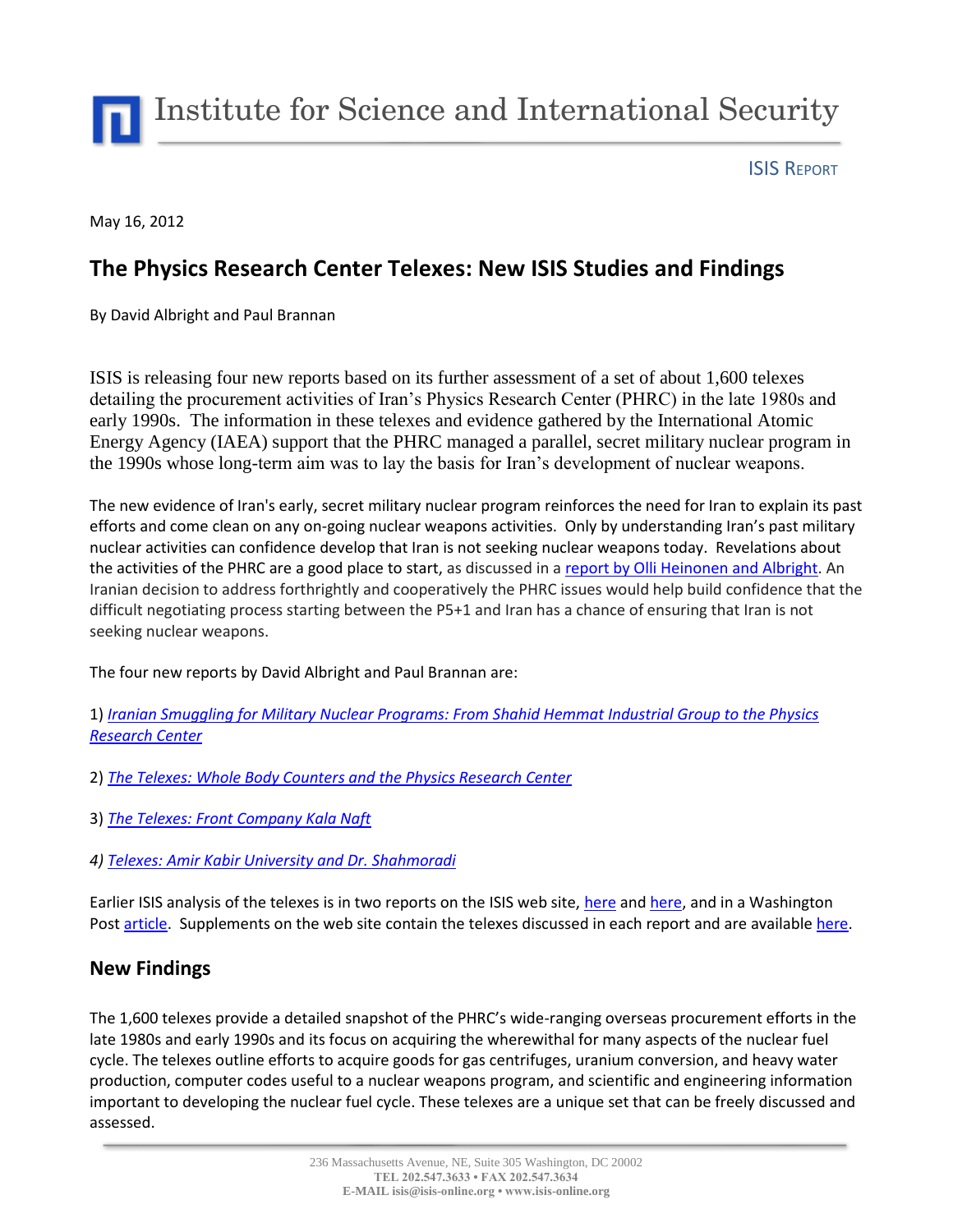These new ISIS studies reinforce that Iran needs to update and correct its declaration to the IAEA about the PHRC and its head, Sayyed Abbas Shahmoradi-Zavareh. One major shortcoming in Iran's previous declaration to the IAEA is the denial that the PHRC and Shahmoradi used Sharif University of Technology as a purchasing front. The new ISIS reports support that the PHRC was buying for itself and using Sharif University of Technology as a front to facilitate the purchase of certain goods overseas. The university served to hide the true end use from overseas suppliers by providing an educational rationale for the purchases. Telexes reveal that while the initial order came from Sharif University's purchasing department, as the time came to finalize payments, PHRC and its head, Shahmoradi, appeared in financial-related telexes as the responsible party. Moreover[, an earlier ISIS report](http://isis-online.org/uploads/isis-reports/documents/PHRC_report_23February2012.pdf) charted the decrease in the use of Sharif University in PHRC procurements after international media accounts in 1993 charged that the university was buying for a secret gas centrifuge program.

#### **Special Role of Ali Akhbar Salehi while Head of Sharif University**

Although Sharif University was a front, it was complicit in PHRC's procurements. Moreover, the new reports and the other telexes also indicate that Ali Akhbar Salehi, Iran's current Foreign Minister and former head of the Atomic Energy Organization of Iran (AEOI), knew about these purchases, and likely the deception, when he was head of Sharif University in the early 1990s. In one case (see *The Telexes: Whole Body Counters and the Physics Research Center*), the express mail company DHL could not deliver two packages of important documents to Shahmoradi at Sharif University, and it was told to re-deliver them to the purchasing manager of Sharif University or Salehi. According to another telex, Shahmoradi received from Sharif University the "full authority to make final decision at the whole purchasing stages (i.e. ordering, terms of payment and delivery, opening L/C [letters of credit], etc" (telex 171). This telex was signed "Sharif University of Technology." Shahmoradi could conduct his smuggling operations with the full authority of the university. Salehi, as head of the university, must have granted that authority to Shahmoradi. He would be expected to be aware of Shahmoradi's use of this authority and the intended purpose of the goods ordered by Sharif University and the PHRC.

ISIS obtained a copy of a letter signed by Salehi as head of Sharif University in 1991 that served as an end user guarantee to a European supplier. This letter and the associated telexes demonstrate that he was personally aware of the PHRC purchases. The name of the supplier is being withheld because the company wants to maintain its confidentiality. In this letter, Salehi certified non-military use of purchased goods and assured the supplier that the goods would be used at the university for teaching and demonstration purposes or for research purposes by Sharif University students. The procurements associated with this letter were handled by Shahmoradi. Moreover, after the supplier was unable to obtain its payment from Bank Sepah's branch in Frankfurt, the bank branch sent its questions to Shahmoradi at the PHRC telex number and not to Sharif University's telex. This was likely because the actual purchaser was the PHRC.

The PHRC and Sharif University also made or attempted several other procurements from this same company in 1990 and 1991, at least one of which had the distinctive order number that signifies department 2 a department within the PHRC that is associated with gas centrifuges. In this case, the telexes were from Sharif University's telex number and had no mention of the PHRC—demonstrating how procurements destined for a secret gas centrifuge effort would be procured via Sharif University. Moreover, one of these telexes (file number withheld to protect the company's identity) stated that Sharif University had indicated or implied in a request for prices that the items were "components for nuclear research and uranium enrichment". The company responded that it could not provide any quotations for these items for fear of violating export laws. The telexes in this case do not name Salehi, but the procurement is done under the name of the institution he headed. Since he knew of other procurements to this company, it is reasonable to conclude that he knew about this one as well.